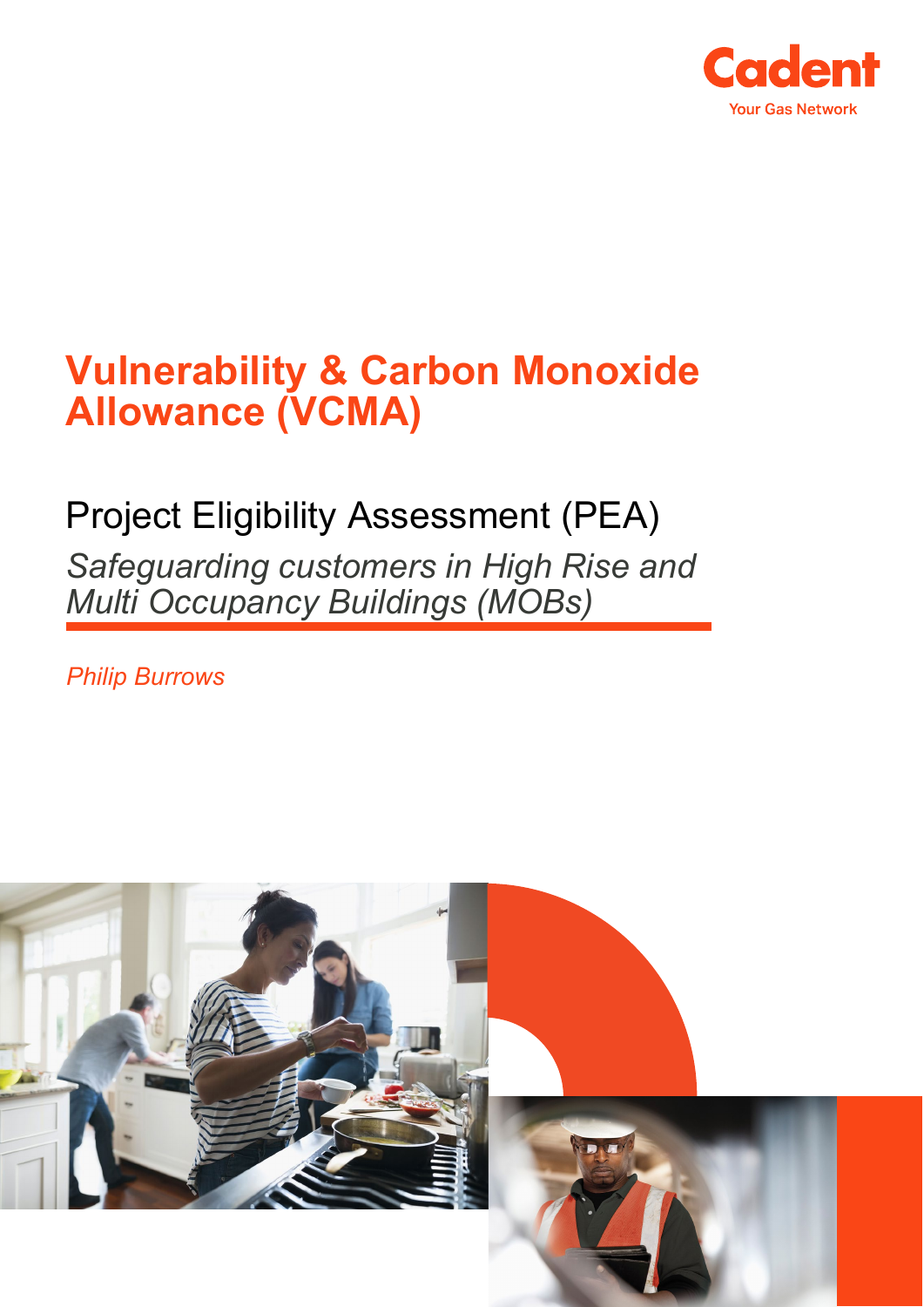

#### **Gas Network Vulnerability & Carbon Monoxide Allowance (VCMA) Governance Document - Project Eligibility Criteria**

| Section 1 - Eligibility criteria for company specific projects (other than condemned<br>essential gas appliance repair and replacement)                                                                                    |                                    |
|----------------------------------------------------------------------------------------------------------------------------------------------------------------------------------------------------------------------------|------------------------------------|
|                                                                                                                                                                                                                            |                                    |
| In order to qualify as a VCMA project, a project must:                                                                                                                                                                     |                                    |
| <b>VCMA Eligibility Criteria</b>                                                                                                                                                                                           | <b>Criteria Satisfied (Yes/No)</b> |
| a) Have a positive, or forecasted positive Social Return on<br>Investment (SROI), including for the gas consumers<br>funding the VCMA project;                                                                             | y                                  |
| b) Either:<br>Provide support to consumers in vulnerable<br>i.,<br>situations, and relate to energy safeguarding, or<br>Provide awareness on the dangers of CO, or<br>ii.<br>Reduce the risk of harm caused by CO;<br>iii. | y                                  |
| c) Have defined outcomes and the associated actions to<br>achieve these;                                                                                                                                                   | y                                  |
| <b>d)</b> Go beyond activities that are funded through other price<br>control mechanism(s) or required through licence<br>obligations; and                                                                                 | y                                  |
| e) Not be delivered through other external funding sources<br>directly accessed by a GDN, including through other<br>government (national, devolved or local) funding.                                                     | y                                  |
| Section 2 - Eligibility criteria for company specific essential gas appliance servicing,<br>repair and replacement projects                                                                                                |                                    |
| In order to qualify as a VCMA project, unsafe pipework and essential gas appliance servicing,<br>repair or replacement must meet the following criteria:                                                                   |                                    |
| a) A GDN has to isolate and condemn unsafe pipework or $\ $ N/A<br>an essential gas appliance following a supply<br>interruption or as part of its emergency service role;                                                 |                                    |
| b) The household cannot afford to service, repair or<br>replace the unsafe pipework or essential gas appliance;<br>and;                                                                                                    | N/A                                |
| c) Sufficient funding is not available from other sources<br>(including national, devolved or local government<br>funding) to fund the unsafe pipework or essential gas<br>appliance servicing, repair or replacement.     | N/A                                |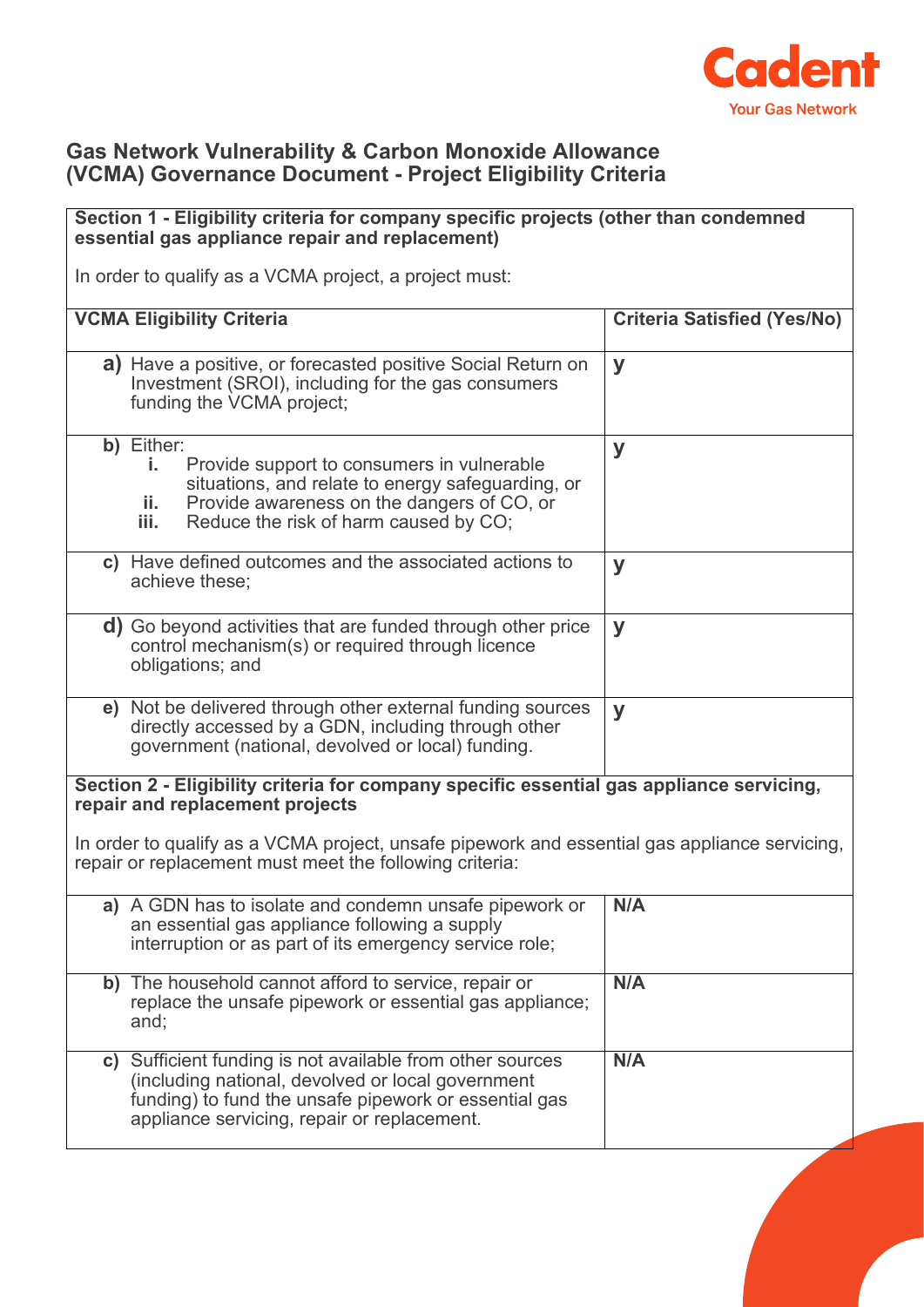

| Section 3 - Eligibility criteria for collaborative VCMA projects     |     |
|----------------------------------------------------------------------|-----|
|                                                                      |     |
| In order to qualify as a collaborative VCMA project, a project must: |     |
|                                                                      |     |
| a) Meet the above company specific and boiler repair                 | N/A |
| and replace (if applicable) project eligibility criteria;            |     |
|                                                                      |     |
|                                                                      |     |
| b) Have the potential to benefit consumers on the                    | N/A |
| participating networks; and                                          |     |
|                                                                      |     |
|                                                                      |     |
| Involve two, or more, gas distribution companies.<br>C)              | N/A |
|                                                                      |     |

### **Gas Network Vulnerability and Carbon Monoxide Allowance (VCMA) Governance Document - Project Registration Table 2**

| <b>Information Required</b>                                | <b>Description</b>                                                                                                                                                                                                                                        |
|------------------------------------------------------------|-----------------------------------------------------------------------------------------------------------------------------------------------------------------------------------------------------------------------------------------------------------|
| <b>Project Title</b>                                       | Safeguarding customers in high rise and multi<br>occupancy buildings                                                                                                                                                                                      |
| <b>Funding GDN(s)</b>                                      | Cadent                                                                                                                                                                                                                                                    |
| Role of GDN(s)<br>*For Collaborative VCMA Projects<br>only | N/A                                                                                                                                                                                                                                                       |
| <b>Date of PEA Submission</b>                              | 03/02/2022                                                                                                                                                                                                                                                |
| <b>VCMA Project Contact Name, email</b><br>and Number      | <b>Philip Burrows</b><br>Phil.m.burrows@cadentgas.com<br>07773545451                                                                                                                                                                                      |
| <b>Total Cost (£k)</b>                                     | £233,334 (£214,560 external, £18,774 internal<br>Engineer cost to install the tracker in the valve)                                                                                                                                                       |
| <b>Total VCMA Funding Required (£k)</b>                    | £233,334.00                                                                                                                                                                                                                                               |
| Problem(s)                                                 | People living in deprived areas are often at greater<br>risk to those that live in more affluent areas. This is<br>a particular issue for many living in multiple<br>occupancy buildings (MOBs)                                                           |
|                                                            | There are various factors that further exacerbate<br>these issues including:                                                                                                                                                                              |
|                                                            | Unemployment                                                                                                                                                                                                                                              |
|                                                            | According to Labour market indicators, working-age<br>people living in the most deprived areas are more<br>than twice as likely to be unemployed as the<br>national average. Furthermore, the unemployment<br>rate in the top decile of IMD areas is 17%, |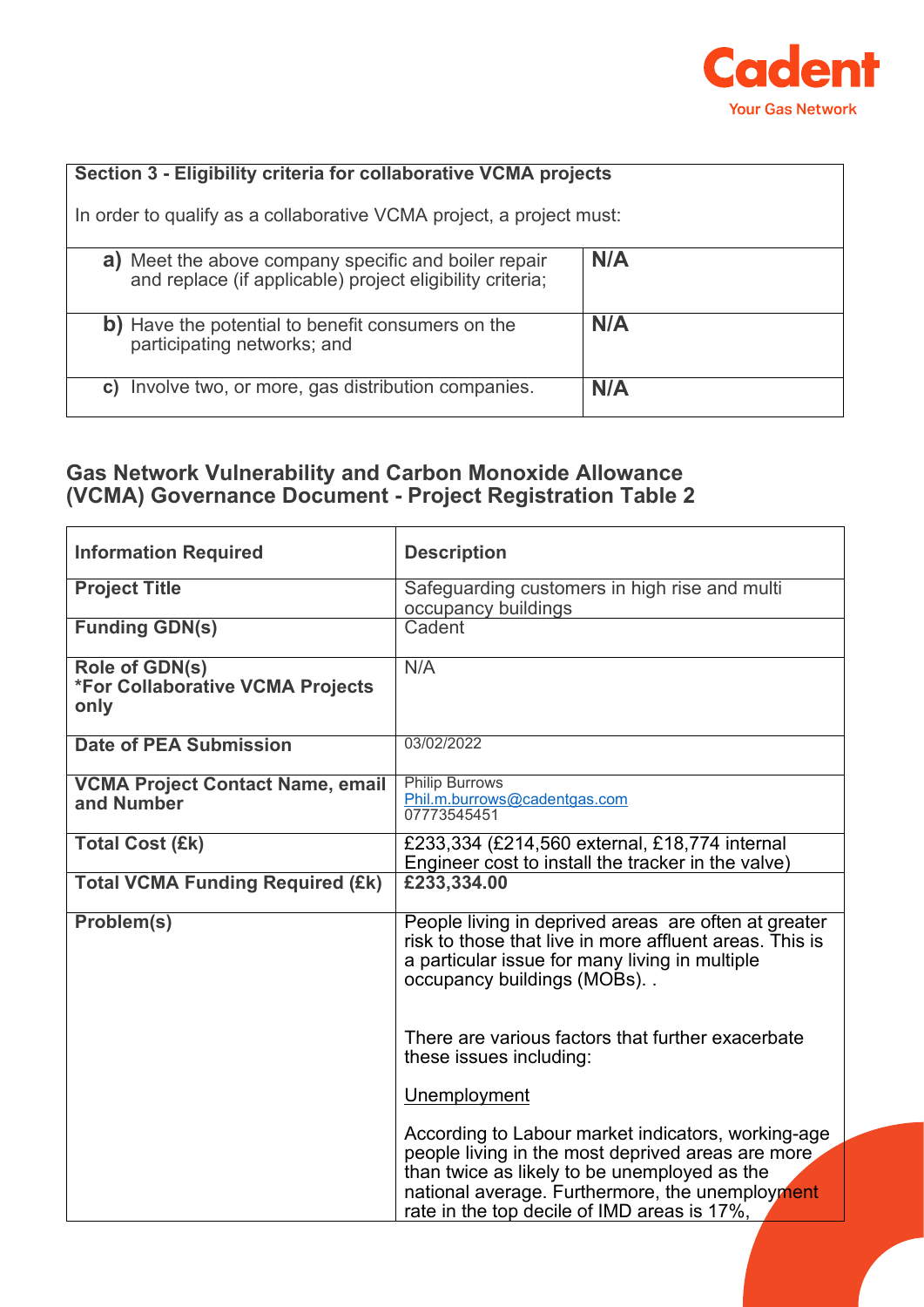

|                             | compared with the English average of 8% across<br>England (and 4% in the least deprived areas).                                                                                                                                                                                                                                                                         |
|-----------------------------|-------------------------------------------------------------------------------------------------------------------------------------------------------------------------------------------------------------------------------------------------------------------------------------------------------------------------------------------------------------------------|
|                             | <b>Fuel poverty</b>                                                                                                                                                                                                                                                                                                                                                     |
|                             | Statistics suggest that a higher percentage of<br>people living in deprived areas experience<br>unemployed and have a lower income as a result.                                                                                                                                                                                                                         |
|                             | They are more at risk of being in fuel poverty, as<br>they may not have enough income to adequately<br>heat their homes. They are more likely to turn their<br>heating off or down, which in turn brings about cold,<br>damp living conditions, increasing the risk of<br>associated conditions like respiratory issues, high<br>blood pressure and depression/anxiety. |
|                             | <u>Debt</u>                                                                                                                                                                                                                                                                                                                                                             |
|                             | According to the CAB, those households in the<br>lowest income group are three times more likely to<br>be in debt, with the value of the debt being up to six<br>months' worth of their income. Additionally,<br>customers who rent are twice as likely as those who<br>have a mortgage to owe more than six months of<br>their income.                                 |
|                             | When we factor in unemployment, low income, drug<br>and alcohol abuse and mental health, the chances<br>of people being in debt are huge. These people<br>often do not have access or believe there is a<br>stigma to seeking advice on debt.                                                                                                                           |
|                             | Risk of exposure to carbon monoxide and levels of<br>deprivation                                                                                                                                                                                                                                                                                                        |
|                             | Around 30 people living in UK die from carbon<br>monoxide poisoning each year. An additional 4,000<br>people attend accident and emergency each year<br>as a result of carbon monoxide and 200 people are<br>left hospitalised.                                                                                                                                         |
|                             | Issues such as fuel poverty and high household<br>debt can influence a customers risk of exposure to<br>the dangers of carbon monoxide. An unavailability<br>of household income can mean that many<br>customers do not have the means to regularly<br>service their gas appliances and/or purchase<br>audible carbon monoxide alarms.                                  |
| <b>Scope and Objectives</b> | The scope of the project is to target all domestic<br>MOBs (multi occupancy buildings) across the NW.                                                                                                                                                                                                                                                                   |
|                             | We will provide carbon monoxide advice, offer free<br>co alarms (where necessary), PSR sign ups, offer<br>energy efficiency advice or encourage referrals to                                                                                                                                                                                                            |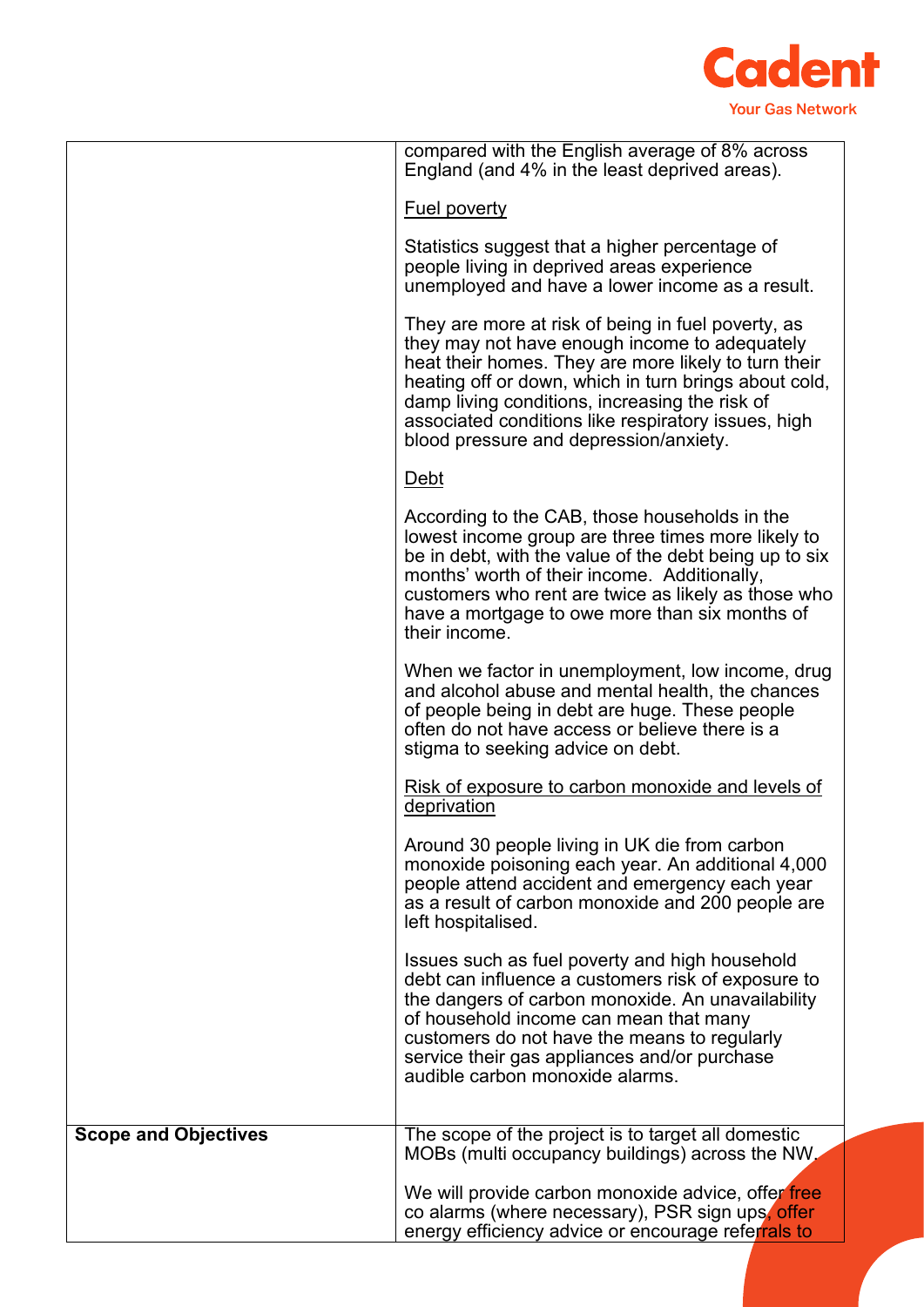

|                                                                   | the NEA one number project. [please add a weblink<br>to that project's PEA]                                                                                                                                                                                                                                                                                                                                                                                  |
|-------------------------------------------------------------------|--------------------------------------------------------------------------------------------------------------------------------------------------------------------------------------------------------------------------------------------------------------------------------------------------------------------------------------------------------------------------------------------------------------------------------------------------------------|
|                                                                   | The project will also facilitate the installation of a<br>GPS tracker in the fire isolation valves (FRV) to all<br>the multi occupancy buildings. This will allow the<br>valve to be easily located in the event of emergency<br>or maintenance meaning that should we need to<br>isolate the whole of the building for safety, we will<br>have easy access to the valve.                                                                                    |
| <b>Why the Project is Being Funded</b><br><b>Through the VCMA</b> | The project will directly provide information to<br>customers living in vulnerable situations, raising their<br>awareness on the dangers of carbon monoxide.<br>Furthermore, this project will also reduce our<br>customer's risk to exposure to harm caused by CO<br>through the issuing of key safety messaging and the<br>installation of CO alarms.                                                                                                      |
|                                                                   | The project will also provide wider support to<br>customers living in vulnerable situations through the<br>broader safeguarding services offered by the<br>Cadent.                                                                                                                                                                                                                                                                                           |
|                                                                   | This project will reach a potential 10616 (individual<br>flats) customer living in vulnerable situations all<br>living in high rise buildings and MOBs. This means<br>that every domestic MOB in our North West network<br>will be reached through this initiative. We will also<br>insert the GPS tracker in around 600 MOBs.<br>This project is being funded through the VCMA as<br>per the governance document and in particular<br>sections 2.9 a and b. |
|                                                                   | a) have a positive, or a forecasted positive,<br><b>Social Return on Investment (SROI) including</b><br>for the gas consumers funding the VCMA Project;                                                                                                                                                                                                                                                                                                      |
|                                                                   | b) either: i. provide support to consumers in<br><b>Vulnerable Situations and relate to energy</b><br>safeguarding, or                                                                                                                                                                                                                                                                                                                                       |
|                                                                   | ii. provide awareness of the dangers of CO, or                                                                                                                                                                                                                                                                                                                                                                                                               |
|                                                                   | iii. reduce the risk of harm caused by CO;                                                                                                                                                                                                                                                                                                                                                                                                                   |
|                                                                   | The project will have a positive social return (see<br>sections below) and will raise awareness of carbon<br>monoxide as well as providing guidance and<br>onward referral to customer living in vulnerable<br>situations.                                                                                                                                                                                                                                   |
|                                                                   |                                                                                                                                                                                                                                                                                                                                                                                                                                                              |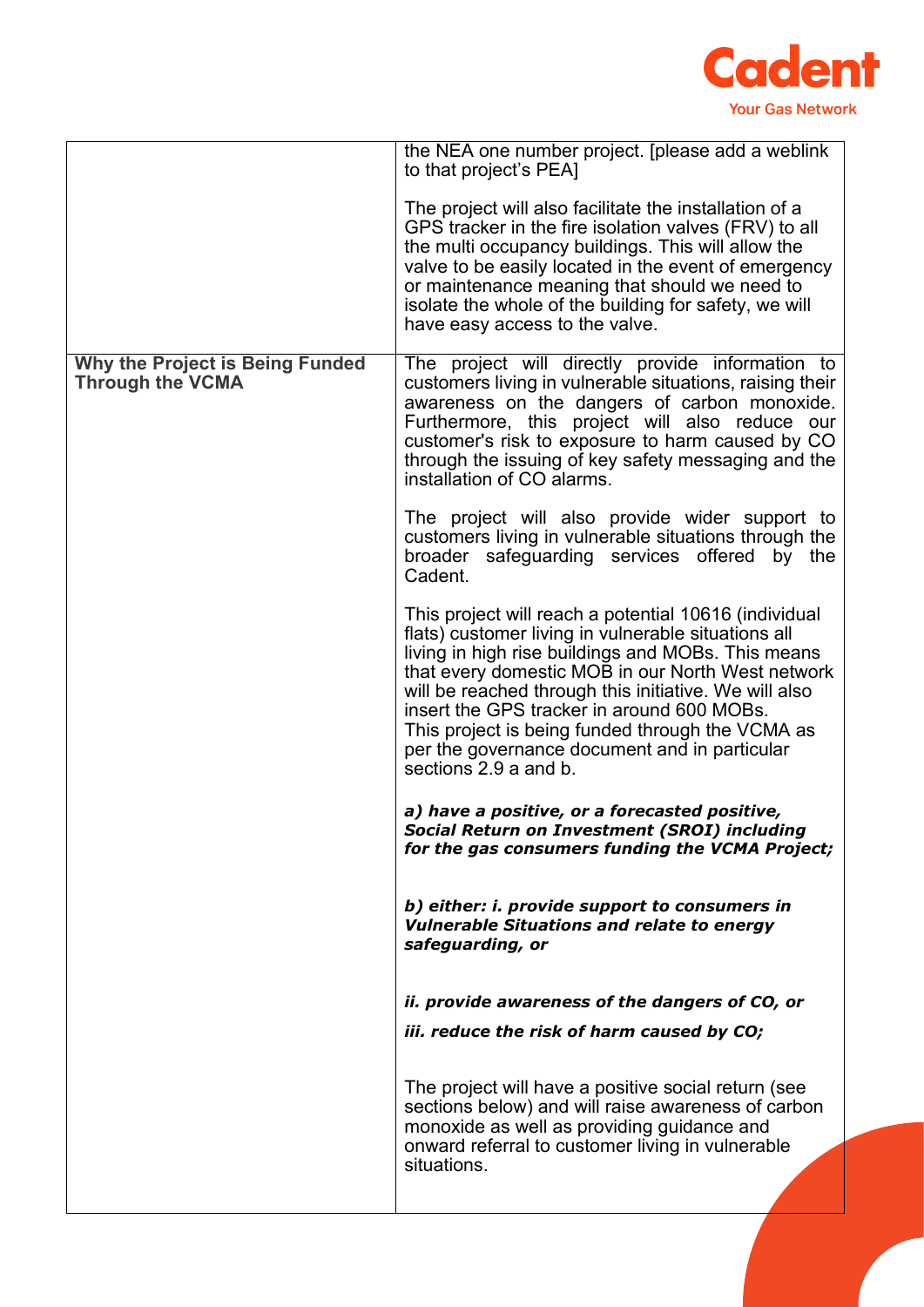

| <b>Evidence of Stakeholder/Customer</b><br><b>Support</b> | Cadent conducted extensive stakeholder<br>and<br>customer feedback in order to shape the strategy for<br>investment of VCMA funding, particularly for projects<br>centred around CO.<br>Stakeholders from Katie Haines Memorial Trust,<br>Groundwork, Citizens Advice, BEIS and NEA<br>reported that general public awareness on carbon<br>high, and that a<br>monoxide was<br>general<br>understanding on the dangers of CO exists.<br>However, many stakeholders reported that a<br>knowledge gap existed in customer's understanding<br>on the preventative measures a household can take<br>to reduce the risk of harm caused by CO.<br>Cadent also received stakeholder feedback on the<br>importance of a cohesive approach to supporting<br>customers and making every contact count.<br>Stakeholders referenced historical<br>schemes,<br>whereby an organisation may make multiple<br>attempted to engage a customer, each attempt<br>around a different message/service.<br>Cadent has acknowledged this stakeholder feedback<br>and as well as offering information on CO, we will<br>also offer customers help with more broader welfare<br>services, including support with alleviating fuel<br>poverty, PSR registration, hoarding issues and<br>support for customers living with dementia. This<br>ensures that Cadent makes every contact count. |
|-----------------------------------------------------------|-------------------------------------------------------------------------------------------------------------------------------------------------------------------------------------------------------------------------------------------------------------------------------------------------------------------------------------------------------------------------------------------------------------------------------------------------------------------------------------------------------------------------------------------------------------------------------------------------------------------------------------------------------------------------------------------------------------------------------------------------------------------------------------------------------------------------------------------------------------------------------------------------------------------------------------------------------------------------------------------------------------------------------------------------------------------------------------------------------------------------------------------------------------------------------------------------------------------------------------------------------------------------------------------------------------------------------------------------------------------|
| <b>Information Required</b>                               | <b>Description</b>                                                                                                                                                                                                                                                                                                                                                                                                                                                                                                                                                                                                                                                                                                                                                                                                                                                                                                                                                                                                                                                                                                                                                                                                                                                                                                                                                |
| <b>Success Criteria</b>                                   | Outcomes, Associated Actions and   The project will facilitate Cadent's front line<br>engineers to offer greater support to customers<br>living in vulnerable situations and most at risk. The<br>support offered will include:<br>Offering carbon monoxide guidance<br>$\bullet$<br>• Offering and installing CO alarms<br>Making onward referrals through Cadents<br>partners for any mental health issues or<br>hoarding<br>Promotion and signing up people to the PSR<br>register<br>Offering energy efficiency advice<br>Onward referral for financial advice or debt<br>consolidation.<br>Installing a GPS device in the Fire Valve to<br>allow isolation in the event of emergency<br><b>Project outcomes:</b>                                                                                                                                                                                                                                                                                                                                                                                                                                                                                                                                                                                                                                             |
|                                                           | We will post leaflets promoting our services<br>that are on offer to CIVs to all10,616                                                                                                                                                                                                                                                                                                                                                                                                                                                                                                                                                                                                                                                                                                                                                                                                                                                                                                                                                                                                                                                                                                                                                                                                                                                                            |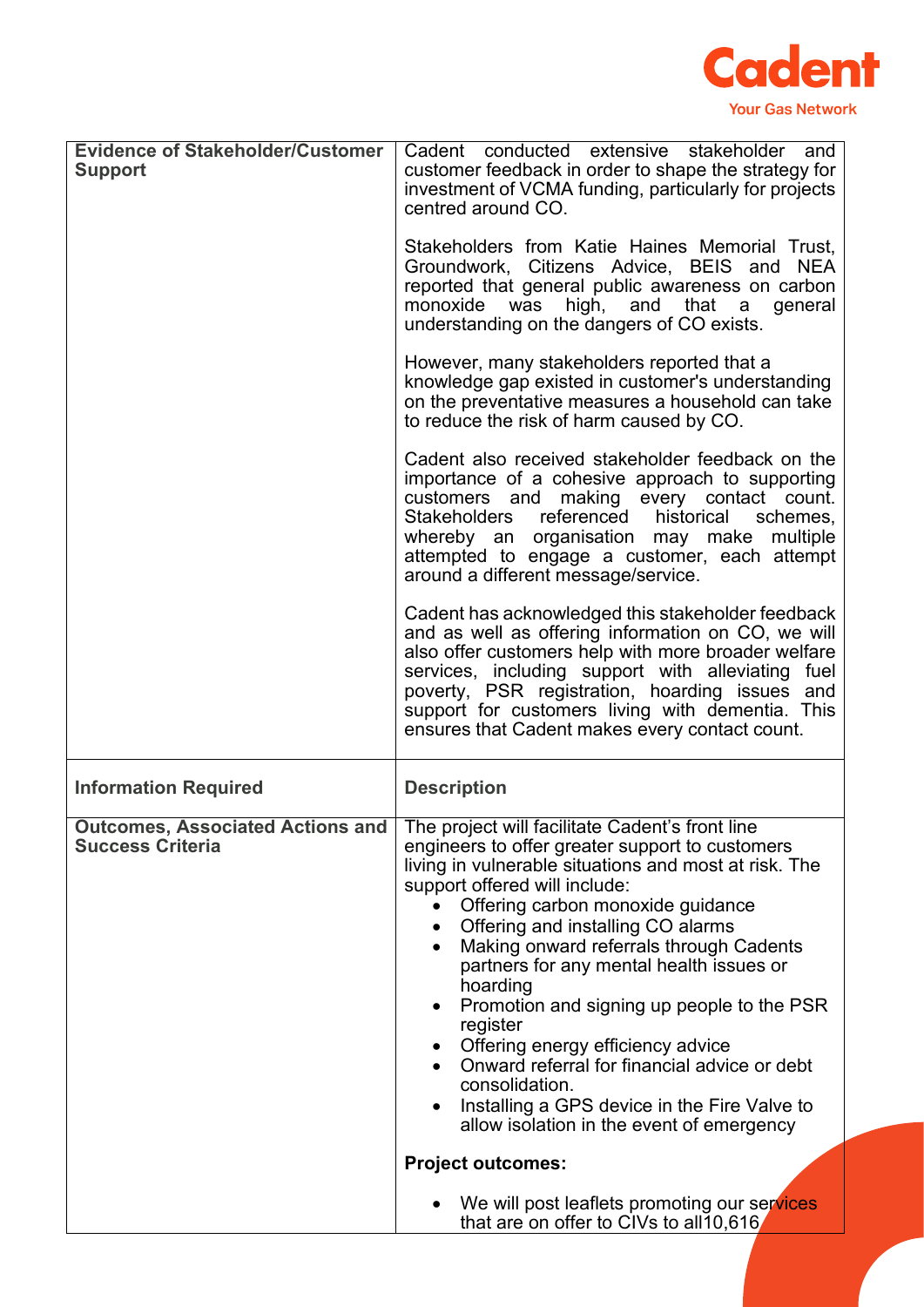

| <b>Project Partners and Third Parties</b><br><b>Involved</b> | properties in the MOBs across the NW<br>network.<br>Hold advice and drop-in sessions in the foyer<br>of 600 MOBs reaching in excess of 10,000<br>customers. The sessions will give advice on<br>the topic listed above and allow for further<br>literature and other advice to be given.<br>Issue 1000 CO alarms to customers that are<br>most at risk due to their type of appliances,<br>financial situation or those that don't own an<br>alarm.<br>Give additional support to 300 customers on<br>debt management, switching and energy<br>efficiency.<br>Sign 1000 people up to the PSR<br>Cadent will also evaluate the success of the project<br>based on the achievement of a positive social return<br>on investment. Although Cadent has highlighted<br>factors that we believe will lead to a positive SROI,<br>full evaluation at the end of the project will determine<br>the extent of the project's social return.<br>This will be a broadly Cadent project; however we<br>will be employing the services of Utility Innovation<br>Services to support the install the GPS trackers into<br>the valve chambers as detailed above. |
|--------------------------------------------------------------|--------------------------------------------------------------------------------------------------------------------------------------------------------------------------------------------------------------------------------------------------------------------------------------------------------------------------------------------------------------------------------------------------------------------------------------------------------------------------------------------------------------------------------------------------------------------------------------------------------------------------------------------------------------------------------------------------------------------------------------------------------------------------------------------------------------------------------------------------------------------------------------------------------------------------------------------------------------------------------------------------------------------------------------------------------------------------------------------------------------------------------------------------|
| <b>Potential for New Learning</b>                            | This project presents Cadent with the opportunity to<br>gather learning that may be applicable to future<br>VCMA projects. We will be able to ascertain what is<br>the impact to people living in MOBs and high-rise<br>properties and are they more vulnerable and at risk<br>than those living in "conventional housing"?                                                                                                                                                                                                                                                                                                                                                                                                                                                                                                                                                                                                                                                                                                                                                                                                                      |
| <b>Scale of VCMA Project and SROI</b><br><b>Calculations</b> | • We will leaflet drop all 10,616 properties in<br>the MOBs -Based on 80% of customers<br>reading the leaflet £5559.22 (per annum)<br>Hold advice and drop-in sessions in the foyer<br>$\bullet$<br>of 600 MOBs reaching in excess of 10,000<br>people. The sessions will give advice on the<br>topic listed above.<br>Issue and install 1000CO alarms - £2181.93<br>(per annum)<br>Give additional support to 1000 customers on<br>debt management, switching and energy<br>efficiency. £4,286,690.00<br>Sign 1000 people up to the PSR £28,778(per<br>annum)<br>Total SROI per annum $-$ £4,317,649.93<br>SROI over 5 years - £21,588,249.60                                                                                                                                                                                                                                                                                                                                                                                                                                                                                                   |
| <b>VCMA Project Start and End Date</b>                       | December 2021 - June 2022                                                                                                                                                                                                                                                                                                                                                                                                                                                                                                                                                                                                                                                                                                                                                                                                                                                                                                                                                                                                                                                                                                                        |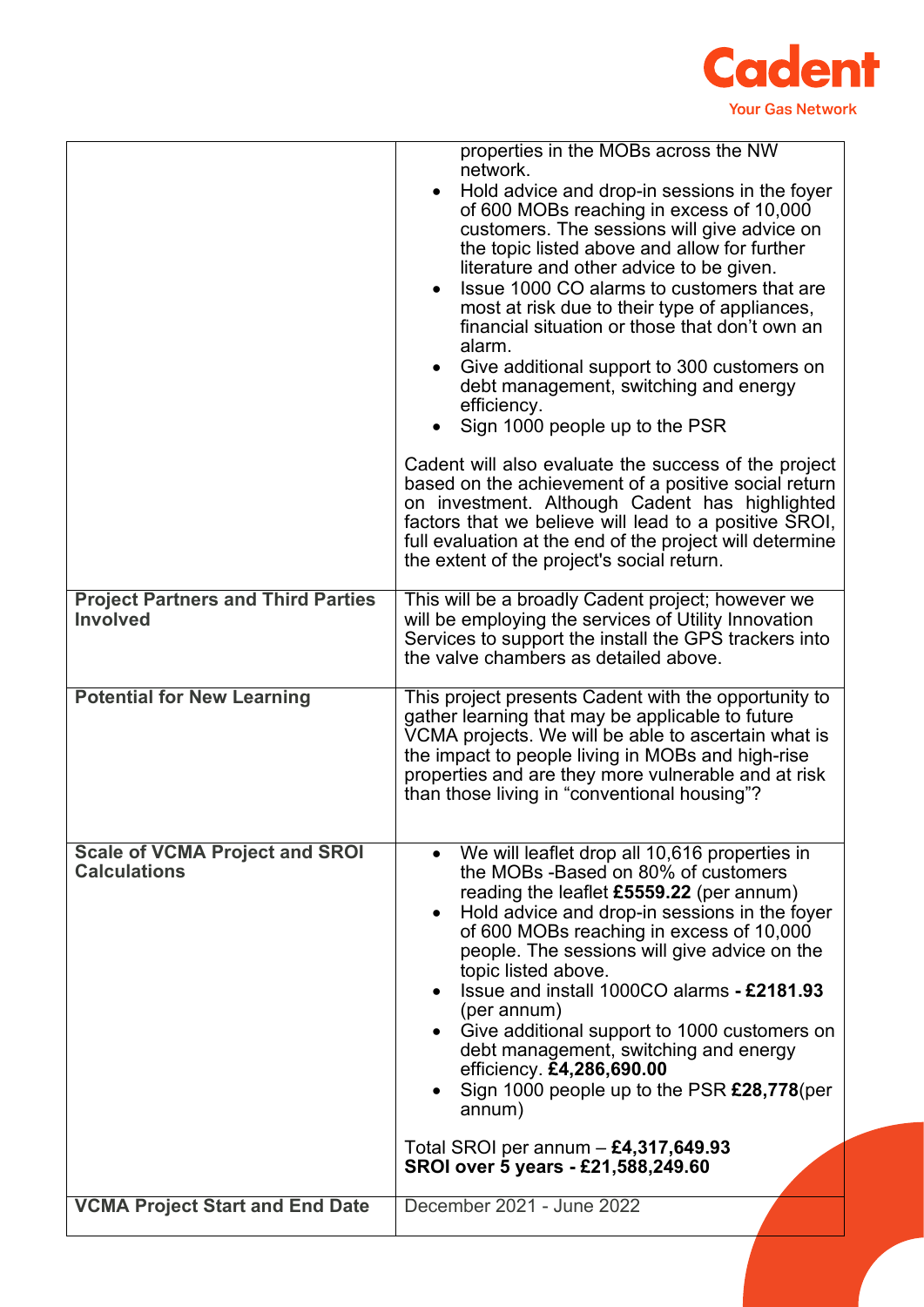

| <b>Geographical Area</b>                                                   | The project will take place across all the MOBs<br>across the North West network. |
|----------------------------------------------------------------------------|-----------------------------------------------------------------------------------|
| <b>Remaining Amount in the</b><br><b>Allowance at Time of Registration</b> | N/A                                                                               |

#### **Gas Network Vulnerability and Carbon Monoxide Allowance (VCMA) Governance Document - PEA Control Table**

In order to ensure that a VCMA project is registered in accordance with the Ofgem VCMA governance document (incl. project eligibility assessment), the below table should be completed as part of the project registration process.

Stage 1: Sustainability & Social Purpose Team PEA Peer Review

| Date Immediate Team Peer Review<br>Completed: 03/03/2022 | Review Completed By: Gemma Norton |
|----------------------------------------------------------|-----------------------------------|
|                                                          |                                   |

Stage 2: Sustainability & Social Purpose Team Management Review

| Date Management Review Completed:<br>07/02/2022 | Review Completed By:<br><b>Philip Burrows</b> |
|-------------------------------------------------|-----------------------------------------------|
|                                                 |                                               |

Step 3: Director of Sustainability & Social Purpose Sign-Off

Director of Sustainability & Social Purpose Sign-Off Date: 08/03/2022

Step 4: Upload PEA Document to the Website & Notification Email Sent to Ofgem (vcma@ofgem.gov.uk)

Date that PEA Document Uploaded to the Website: March 2022

Date that Notification Email Sent to Ofgem: March 2022